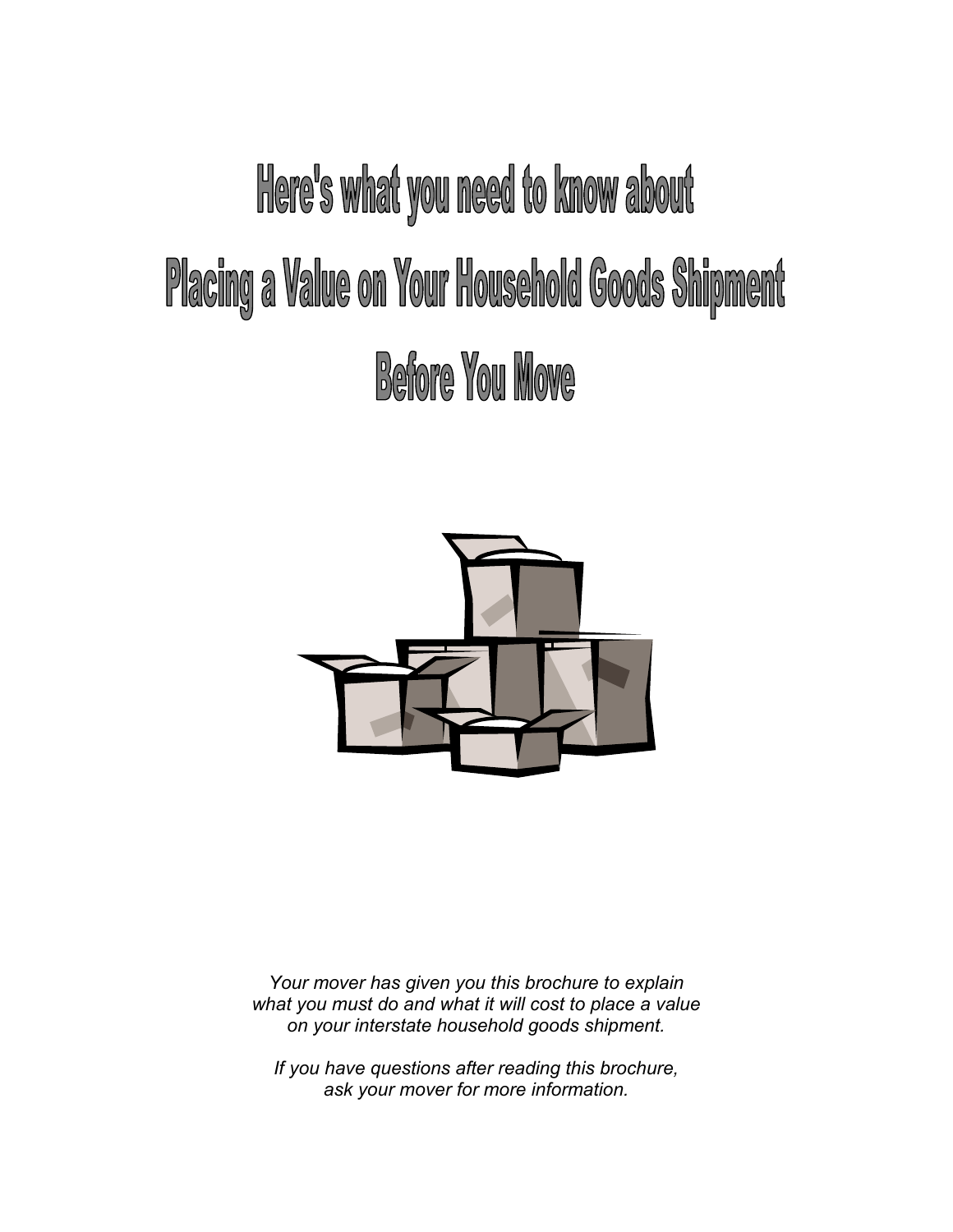### **PLACING A VALUE ON YOUR SHIPMENT**

**The contract that you will sign with your mover provides two (2) options for placing a value on your shipment.** The value that you select sets the limit of your mover's maximum liability for loss or damage to your goods. These optional levels of liability are not insurance agreements that are governed by state insurance laws, but instead are authorized under Released Rates Orders of the Surface Transportation Board of the U.S. Department of Transportation.

#### **Before you sign the contract (bill of lading) with your mover, you must decide how much your articles are worth and declare a value for your shipment.**

**Option 1 - Full (Replacement) Value Protection** is the most comprehensive plan available for protection of your goods. When you select this option, articles that are lost, damaged or destroyed will, at the mover's option, be either repaired, replaced with articles of like kind and quality, or a cash settlement will be made for the repairs or for replacement of the articles at their current market value, regardless of the age of the lost or damaged articles.

Under this option, you have two choices for establishing your mover's maximum liability on your shipment:

- 1) You can declare a value based on the weight of your shipment times an amount of not less than \$4.00 per pound, or
- 2) You can declare a higher lump sum amount (for example, \$30,000).

**The cost for Option 1** is shown in the following table. The value you declare on your shipment must be at least equal to the weight of your shipment multiplied by \$4.00 per pound, subject to a minimum declaration of \$5,000. For example, if your shipment weighs 5,000 pounds, the minimum value that you must declare is \$20,000 (5,000 pounds multiplied by \$4.00 per pound). You can also choose a higher lump sum amount based on your estimate of what it would cost to replace all of your shipment.

| <b>IF THE VALUE YOU PLACE</b>                                                                                                                                                                                                                                                                                                                                                                   | THE ADDITIONAL CHARGE YOU WILL PAY IS (See Notes 4 and 5):                                                      |                                                                                                             |                                                                                                            |  |
|-------------------------------------------------------------------------------------------------------------------------------------------------------------------------------------------------------------------------------------------------------------------------------------------------------------------------------------------------------------------------------------------------|-----------------------------------------------------------------------------------------------------------------|-------------------------------------------------------------------------------------------------------------|------------------------------------------------------------------------------------------------------------|--|
| <b>ON YOUR SHIPMENT IS:</b>                                                                                                                                                                                                                                                                                                                                                                     | <b>\$0 DEDUCTIBLE</b>                                                                                           | \$250 DEDUCTIBLE                                                                                            | \$500 DEDUCTIBLE                                                                                           |  |
| \$ 0 to \$5,000<br>\$5,001 to \$10,000<br>\$10,001 to \$15,000<br>\$15,001 to \$20,000<br>\$20,001 to \$25,000<br>\$25,001 to \$30,000<br>\$30,001 to \$35,000<br>\$35,001 to \$40,000<br>\$40,001 to \$50,000<br>\$50,001 to \$60,000<br>\$60,001 to \$75,000<br>\$75,001 to \$100,000<br>\$100,001 to \$125,000<br>\$125,001 to \$150,000<br>\$150,001 to \$175,000<br>\$175,001 to \$200,000 | \$76<br>113<br>149<br>182<br>216<br>258<br>298<br>338<br>380<br>440<br>508<br>624<br>754<br>825<br>933<br>1,041 | \$43<br>70<br>97<br>124<br>143<br>170<br>188<br>213<br>241<br>275<br>327<br>409<br>505<br>594<br>689<br>790 | \$30<br>46<br>66<br>83<br>100<br>117<br>132<br>147<br>170<br>190<br>225<br>278<br>346<br>405<br>477<br>559 |  |
| \$200,001 to \$225,000<br>\$225,001 to \$250,000                                                                                                                                                                                                                                                                                                                                                | 1,155<br>1,280                                                                                                  | 894<br>1,008                                                                                                | 668<br>781                                                                                                 |  |
| Additional charges apply for shipments valued at more than \$250,000 and for shipments from and to Alaska.                                                                                                                                                                                                                                                                                      |                                                                                                                 |                                                                                                             |                                                                                                            |  |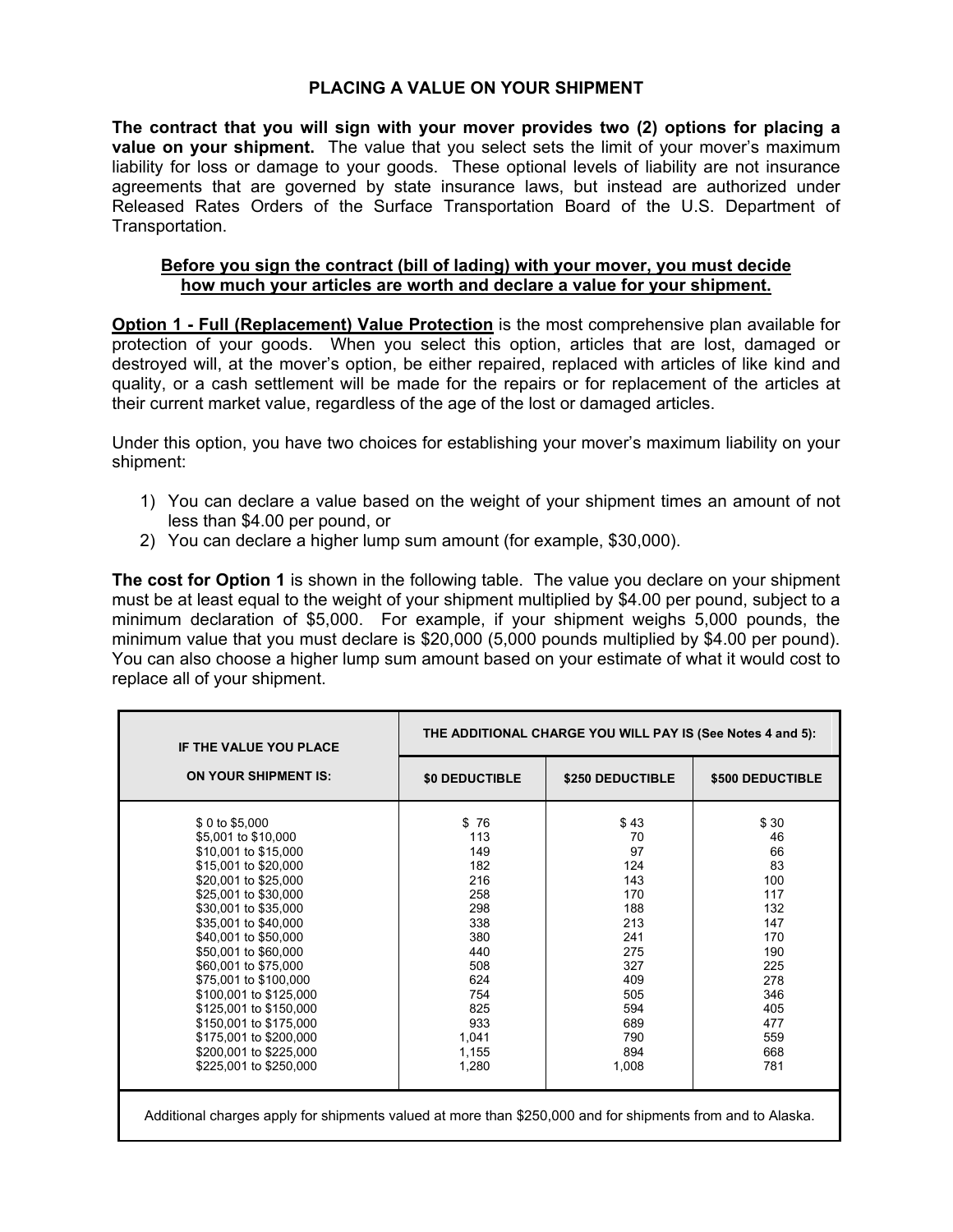**Option 2 - Released Value of 60 Cents Per Pound Per Article** is the most economical option available. This level of protection is provided at no additional cost; however, it only provides minimal protection. Under this option, the mover assumes liability for no more than 60 cents per pound per article for loss or damage. This means that claims are settled based on the weight of the individual article(s) multiplied by 60 cents. For example, if a 10-pound stereo component valued at \$1000 were lost or destroyed, your mover would be liable for no more than \$6.00 (10 pounds multiplied by 60 cents).

Obviously, you should think carefully before agreeing to such an arrangement. This value option is considerably less than the typical value of household goods. There is no additional cost for this minimal protection and you must make a specific statement on the bill of lading agreeing to it.

#### NOTES:

- 1) Under Option 1, your mover is also permitted to limit its liability for loss or damage to **articles that have an extraordinary value**, unless you specifically list these articles on the **Inventory of Items Valued in Excess of \$100 Per Pound Per Article** form.An article of extraordinary value is any item whose value exceeds \$100 per pound. Ask your mover for a complete explanation of this limitation of liability before you move. It is your responsibility to study these provisions carefully and to make the necessary declaration. (Not all movers use these special provisions for articles of extraordinary value.)
- 2) When you select Option 2, your mover may also offer to sell, or procure for you, separate liability insurance from a third-party insurance company. This is not valuation coverage governed by Federal law, but optional insurance that is regulated under State law. If you elect to purchase this separate coverage, in the event of loss or damage, the mover is liable only for an amount not exceeding 60 cents per pound per article, and the balance of the loss is recoverable from the insurance company up to the amount of insurance purchased. The mover's representative can advise you of the availability of such liability insurance and the cost.
- 3) If you purchase separate liability insurance under Option 2 from or through your mover, your mover is required to issue a policy or other written record of the purchase and to provide you with a copy of the policy or other document at the time of purchase. If the mover fails to comply with this requirement, the mover becomes fully liable for any claim for loss or damage that is attributed to its negligence.
- 4) Your mover is permitted to make annual adjustments in the table of values and charges shown in this brochure to reflect changes in the U.S. Department of Labor Consumer Price Index.
- 5) When storage-in-transit is provided, an additional valuation charge applies for the time your shipment is in storage.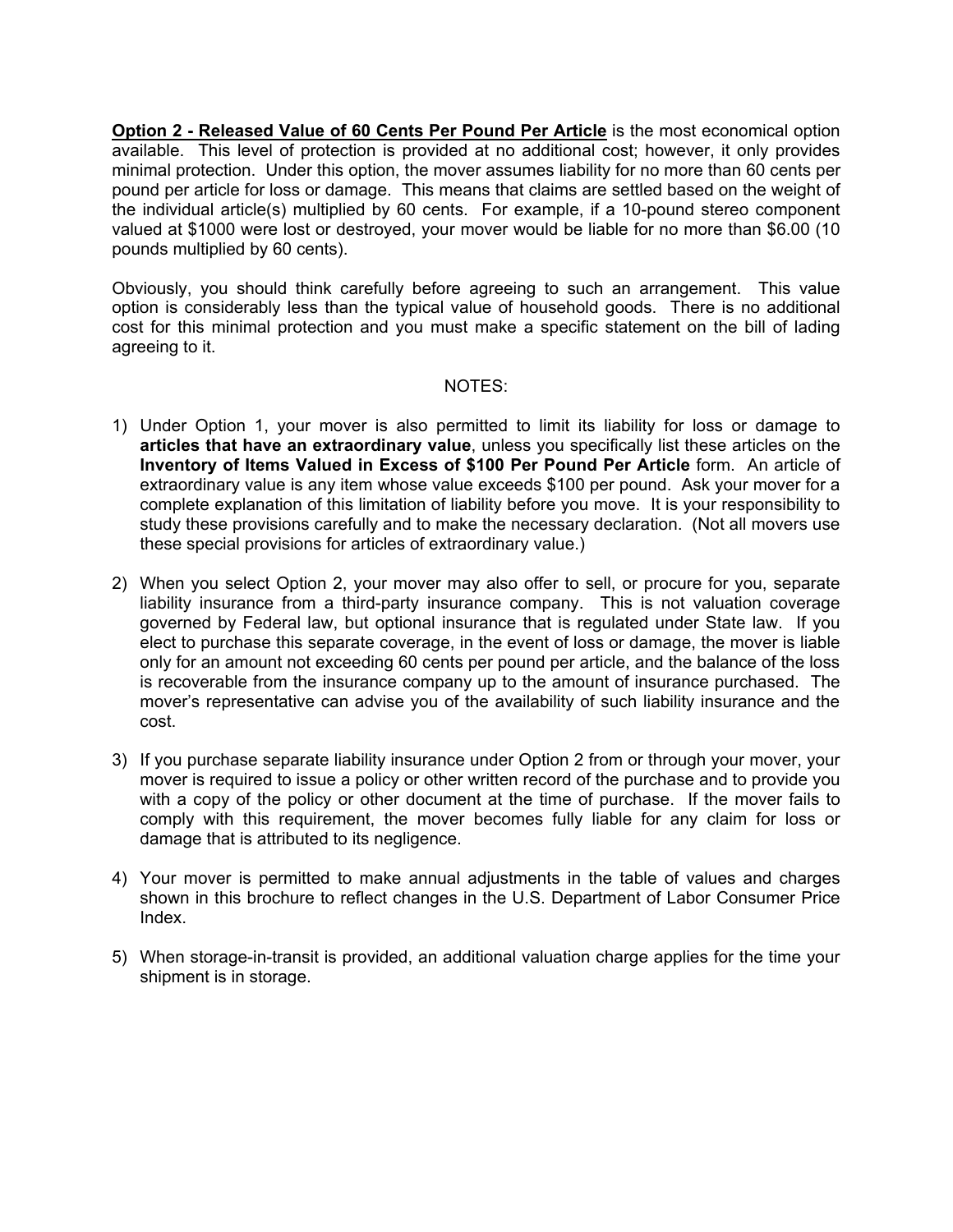## **WHAT YOU MUST DO TO DECLARE A VALUE ON YOUR SHIPMENT**

The contract (bill of lading) you will execute with your mover contains the following Customer's Declaration of Value. You should fully understand its contents since you will be required to declare a value for your shipment and sign the Declaration certifying that you did so.

We recommend that you carefully read the Declaration and follow the instructions provided in the numbered ( $\odot$  through  $\odot$ ) directions.

| <b>CUSTOMER'S DECLARATION of VALUE</b>                                                                                                                                                                                                                                                                                                                                                                                                                                                                                                                                                                                                                                                                                                                 |        |  |  |  |
|--------------------------------------------------------------------------------------------------------------------------------------------------------------------------------------------------------------------------------------------------------------------------------------------------------------------------------------------------------------------------------------------------------------------------------------------------------------------------------------------------------------------------------------------------------------------------------------------------------------------------------------------------------------------------------------------------------------------------------------------------------|--------|--|--|--|
| THIS IS A TARIFF LEVEL OF CARRIER LIABILITY - IT IS NOT INSURANCE                                                                                                                                                                                                                                                                                                                                                                                                                                                                                                                                                                                                                                                                                      |        |  |  |  |
| You must select, in your own handwriting, one of the following two options for your shipment.<br>The option you select establishes your mover's maximum liability for your goods,<br>subject to the rules contained in your mover's tariff.                                                                                                                                                                                                                                                                                                                                                                                                                                                                                                            |        |  |  |  |
| OPTION 1: Full (Replacement) Value Protection. If any article is lost, destroyed or damaged while in your<br>mover's custody, your mover will either 1) repair the article to the extent necessary to restore it to the same<br>condition as when it was received by your mover, or pay you for the cost of such repairs; or 2) replace the article<br>with an article of like kind and quality, or pay you for the cost of such a replacement. An additional charge applies<br>for this option.                                                                                                                                                                                                                                                       |        |  |  |  |
| To select Option 1, you must write, on the line below, either a lump sum dollar amount for the value of<br>your shipment that may not be less than \$5000, or an amount per pound that may not be less than \$4.00<br>per pound, whichever is greater.                                                                                                                                                                                                                                                                                                                                                                                                                                                                                                 |        |  |  |  |
| The value of my shipment is: $\qquad \qquad \qquad \qquad \mathbb{O}$                                                                                                                                                                                                                                                                                                                                                                                                                                                                                                                                                                                                                                                                                  |        |  |  |  |
| You must also select one of the following deductible amounts that will apply for your shipment:                                                                                                                                                                                                                                                                                                                                                                                                                                                                                                                                                                                                                                                        |        |  |  |  |
| No Deductible $(\_\_ \mathbb{Q})$ \$250 Deductible $(\_\_ \mathbb{Q})$ \$500 Deductible $(\_\_ \mathbb{Q})$<br>(initial) (initial)                                                                                                                                                                                                                                                                                                                                                                                                                                                                                                                                                                                                                     |        |  |  |  |
| OPTION 2: Released Value of 60 Cents Per Pound Per Article. If any article is lost, destroyed or damaged<br>while in your mover's custody, your mover's liability is limited to the actual weight of the lost, destroyed or<br>damaged article multiplied by 60 cents per pound per article. This is the basic liability level and is provided at no<br>charge. It is considerably less than the average value of household goods.                                                                                                                                                                                                                                                                                                                     |        |  |  |  |
| To select Option 2, you must write, on the line below, the words "60 cents per pound".                                                                                                                                                                                                                                                                                                                                                                                                                                                                                                                                                                                                                                                                 |        |  |  |  |
| The value of my shipment is: $\_\_$                                                                                                                                                                                                                                                                                                                                                                                                                                                                                                                                                                                                                                                                                                                    |        |  |  |  |
| Your signature is required here: I acknowledge that I have 1) declared a value for my shipment and<br>selected a deductible amount, if appropriate, and 2) received and read a copy of the mover's brochure<br>explaining these provisions and the applicable charges.                                                                                                                                                                                                                                                                                                                                                                                                                                                                                 |        |  |  |  |
|                                                                                                                                                                                                                                                                                                                                                                                                                                                                                                                                                                                                                                                                                                                                                        |        |  |  |  |
| $\overbrace{(\text{Customer's Signature})}^{\textcircled{\textsf{6}}}$                                                                                                                                                                                                                                                                                                                                                                                                                                                                                                                                                                                                                                                                                 |        |  |  |  |
| EXTRAORDINARY (UNUSUAL) VALUE ARTICLE DECLARATION: I acknowledge that I have prepared and<br>retained a copy of the "Inventory of Items Valued in Excess of \$100 Per Pound Per Article" that are<br>included in my shipment and that I have given a copy of this Inventory to the mover's representative. I<br>also acknowledge that the mover's liability for loss of or damage to any article valued in excess of \$100<br>per pound will be limited to \$100 per pound for each pound of such lost or damaged article (based on<br>actual article weight), not to exceed the declared value of the entire shipment, unless I have specifically<br>identified such articles for which a claim for loss or damage is made on the attached inventory. |        |  |  |  |
|                                                                                                                                                                                                                                                                                                                                                                                                                                                                                                                                                                                                                                                                                                                                                        |        |  |  |  |
| (Customer's Signature)                                                                                                                                                                                                                                                                                                                                                                                                                                                                                                                                                                                                                                                                                                                                 | (Date) |  |  |  |
|                                                                                                                                                                                                                                                                                                                                                                                                                                                                                                                                                                                                                                                                                                                                                        |        |  |  |  |